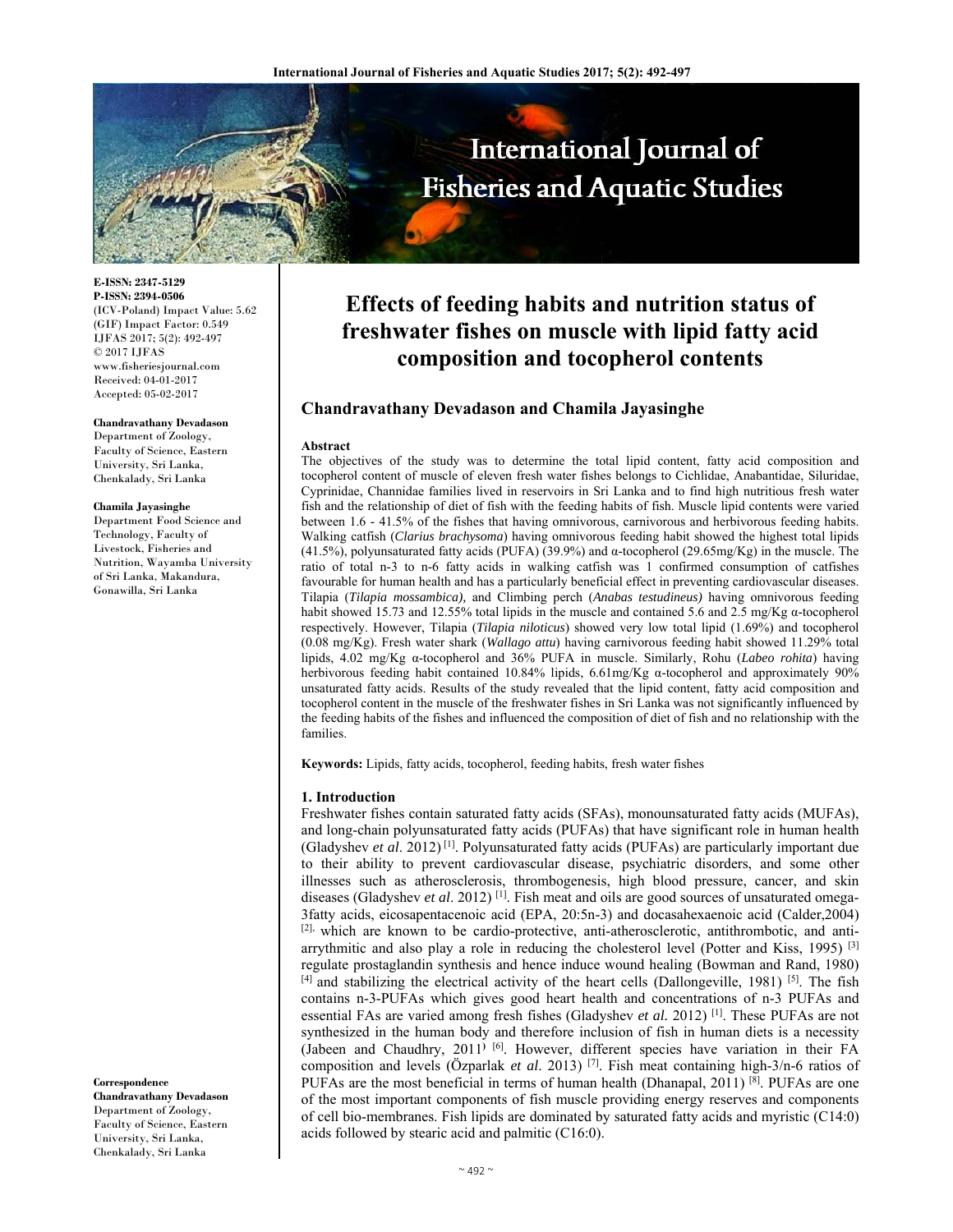whereas the monounsaturated fatty acids (MUFA) are oleic and palmitoleic acids (Kolakowska *et al*. 2002) [9] and in Polyunsaturated fatty acids (PUFA) are EPA and DHA, which may reduce the risk of coronary heart diseases (Dhanapal, 2011) [8]. Lipid composition in muscle is primarily dependent on the feeding habits of fish. Fatty acid composition of different fish species from different regions are available in literature (Haliloglu *et al*. 2004 [10]; Jahkar *et al*. 2012) [11]. In marine animals, α-tocopherol has been found to be the principal tocopherol (Syväoja *et al*. 1985 [12]; Gotoh *et al*.,  $(2009)$ <sup>[13]</sup>.  $\alpha$ -tocopherol, the fat -soluble vitamin, is an

important antioxidant to comfat free radical–induced diseases, particularly protection of membrane and lipoprotein particles (Kalogeropoulos *et al*. 2007) [14]. Studies on the unsaponifiable lipid components (α-tocopherol) in fish and sea food have been conducted in Italy (Orban *et al*. 2011) [15]. The tocopherol content of fish foods is influenced by a large number of factors e.g. seasonal differences, and significant losses may occur during processing and storage of foods (Deshpande *et al*. (1996) [16]. Fish are unable to synthesize the vitamin, resulting in characteristic tocopherol levels in the tissue of different fish species related to diet. For example, López *et al*. (1995) [17] found the highest α-tocopherol concentrations in juvenile rainbow trout, but no significant difference was found between sexes in adult samples. Considerable differences in α-tocopherol concentration have been reported between light and dark fish muscle. Pettillo *et al.* (1998) <sup>[18]</sup> observed a loss in  $\alpha$ -tocopherol content from both light and dark muscle of mackerel following an 11-day storage period on ice, whereas a 10% loss of α-tocopherol was measured in sardine fat over six days and, in channel catfish, no decrease was reported after 7days of storage (Erickson, 1992)<sup>[19]</sup>. Parazo *et al.*, (1998)<sup>[20]</sup> stated that both α-tocopherol and γ-tocopherol were effective stabilisers of salmon muscle lipids during frozen storage. European catfish muscle (Ng *et al.,* 2004) [21], and microalgae (Huo *et al.,* 1997) [22].

The main objective of this study was to determine the lipid content, fatty acids composition (percentages) and αtocopherol of 13 species of fresh water fishes of Sri Lanka where people from low land and rural people consume the fresh water fishes as their nutritious diets. Therefore, detailed information about their lipid content, fatty acids composition and α-tocopherol was important from nutritional point of view and are needed because it influenced quality in frozen storage of some fresh water fish species. Thus, this study was carried out to evaluate the lipid content and fatty acid profile and αtocopherol of commercially important fresh water fishes of both Sri Lanka and Japan and find the possibilities to select as farm species in terms of essential fatty acids, α.tocopherol and feeding habits.

## **2. Materials and Methods**

### **2.1 Collection**

Thirteen species of freshwater fish from five families were purchased from the Eravur, Chenkalady, and Valaichennai Markets of Batticaloa, Sri Lanka. Muscle (100 g) was removed from the mid abdomen of the fish and flushed with cold water. The samples were packed with dry ice and kept at-80°C until air shipment to Tokyo University of Marine Science and Technology, Japan. Two fresh water fish a belonging to 02 families were collected from Tokyo markets and packed with ice in polythene bags before immediate transfer to the laboratory. All fish were kept in the deep

freezer at -80°C prior to tocopherol analysis. For lipid extraction, fish were washed with cool water and 10 g muscle was removed.

### **2.2 Lipid extraction**

The total lipid (TL) content was extracted from fish muscle using the method of Bligh and Dyer (1959)<sup>[23]</sup> Muscle tissue (10g) was homogenized in 20 volumes of methanol  $(2:1,v/v)$ , followed by 10 volumes of chloroform, in a homogenizer (Nissei Ace Homogenizer, AM Japan) for 4 min at 10000 to 15000rpm. The homogenate was filtered (using a suction funnel with No.1 filter paper) to recover the liquid phase and the filter residue was re-homogenised with a second volume of chloroform: methanol (1:2,v/v). The filtrate of both was extractions was combined and treated with 2 volumes of 0.88% KCl, and centrifuged (Kubota, Japan, 2010) for 10 min at 3000 to 4000rpm.The lower phase of chloroform containing the lipids was collected and evaporated under vacuum in a rotator evaporator (EYELA, DPE-2120) to a volume of 1ml. Further evaporation of chloroform was done under nitrogen gas stream exposure, and the residue was weighed to quantify the amount of lipid extracted. The lipid residue was dissolved again in 25ml of chloroform and stored in a 25-ml bottle protected from light with exposure to argon gas at -20°C until needed.

#### **2.3 Preparation of fatty acid methyl esters (FAME)**

Esterification of the extracted lipids was performed according to Association of Analytical Communities method (AOAC,  $2000$ )  $[24]$ . Fatty acid methyl esters (FAMEs) were obtained from the isolated lipids by heating the lipid extract with 1 mL of methanolic-NaOH (0.5N NaOH–MeOH) at 100°C for 15 min, followed by cooling at room temperature and treatment with 2 mL of boron trifluoride  $(BF_3)$  methanol solution. One milliliter of *n*-hexane was added to recover the methyl esters in the organic phase. The mixture was washed with a saturated solution of NaCl. Two phases were formed after washing; the upper *n*-hexane phase was collected in 10-mL glass chromatography vials for GC analysis.

#### **2.4 Fatty acid analysis using gas chromatography**

FAMEs were analyzed on a GC -14A model gas chromatograph (Shimadzu, Japan) equipped with a flame ionization detector(FID) and fitted with a capillary column (Omegawax 320, 30m length, 0.32mm internal diameter, 0.25 μm film thickness, Sigma-Aldrich Co. LLC, St. Louis, MO). Injector and detector temperatures were 250°C and 260°C, respectively. The oven was initially held at a temperature of 100°C for 5 min. The temperature was then increased at a rate of 1°C/ min and held at175°C and 240°C for 10 min each. The total run time was 90 min. Helium (2.5 mL/min) was used as a carrier gas. Samples were run in a split mode (100:1). Three replicate analyses were performed per sample. Fatty acids were identified by comparing the retention times of the FAME peaks in the sample to those obtained for the standards (Supelco 37 Component FAME Mix, Sigma-Aldrich Co. LLC). The fluorescence intensity signals were integrated with Chromatopak CR6A chromatographic integrators (Shimadzu Corporation, Kyoto, Japan). Results are expressed as relative percentages of peak area obtained from GC-FID chromatogram.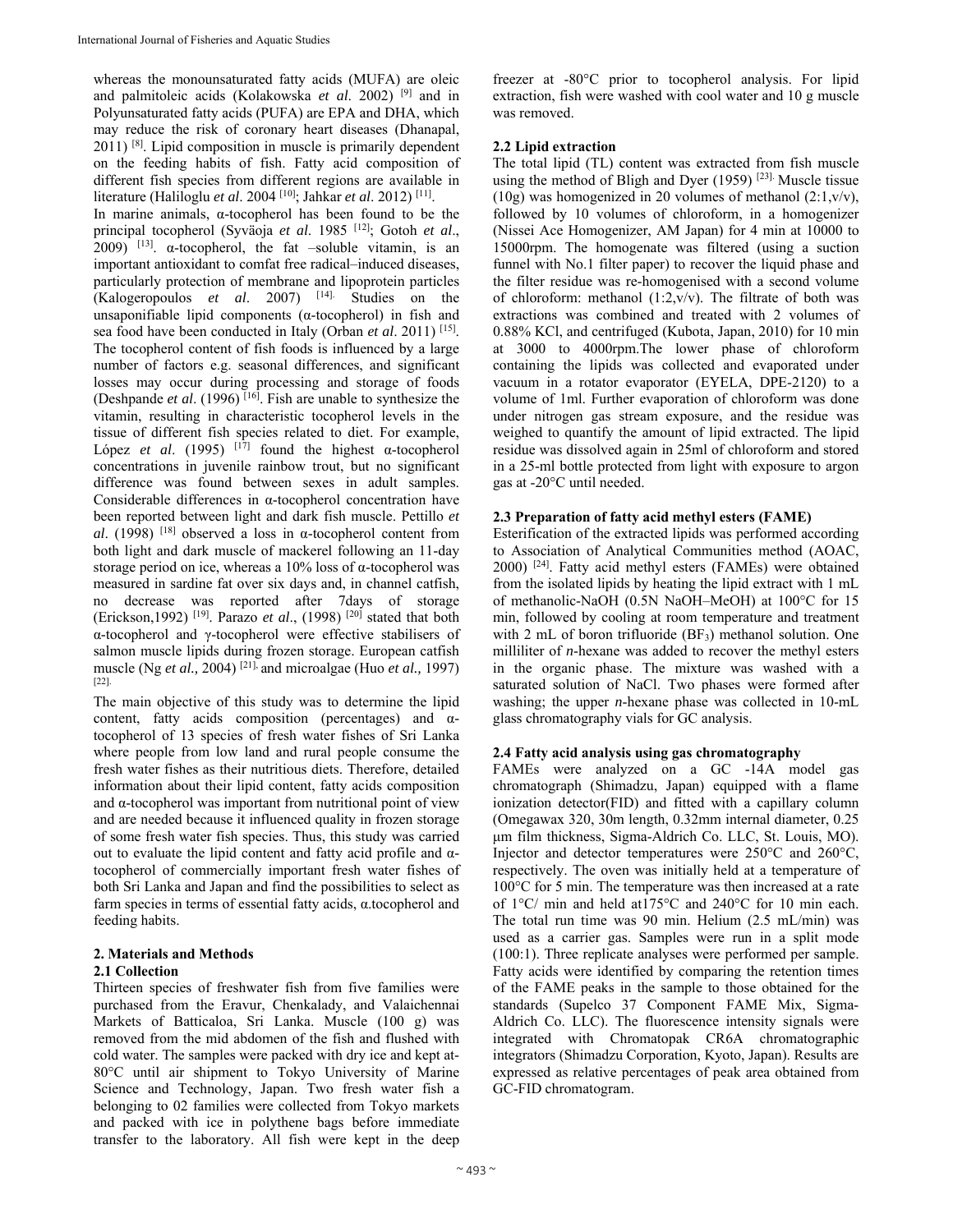## **2.5 Determination of Tocopherols using High Pressure Liquid Chromatography (HPLC) Analysis**

The basic extraction procedure and fast HPLC method were used as described by Nirungsan and Thongnopnua (2006) [25] to determine the level of tocopherol in freshwater and marine fish. HPLC analyses were conducted using a Shimadzu Prominence HPLC apparatus (Shimadzu, Kyoto, Japan) equipped with a RF-10AXL fluorescence detector and pump (Shimadzu, Jasco, PU-1580). The column was Inertsil HPLC, ODS-P 6mm,  $(4.6 \times 250$ mm) purchased from GL. Sciences Inc. Japan, and was packed with reversed-phase Develosil  $5\mu$ m RP AQUEOUS (150 × 4.6mm).

Tocopherol standard, α-tocopherol (Food Science & Technology, TUMAST), was used for the determination of tocopherol content from the lipid extract of each fish. The mobile phase consisted of acetonitrile and methanol. Chromatographic separation was carried out using continuous isocratic elution with HPLC-grade acetonitrile (eluent A) and methanol (eluent B). The HPLC isocratic profile was 60% acetonitrile and 40% methanol, and the flow rate was 1.0 mL/min throughout the whole separation. The total separation time was 12 min and the isocratic elution was run for 15 min to ensure full separation. The injection volume was 10 µl and detection was monitored with a UV fluorescence detector (RF-10AXL, Shimadzu Fluorescence detector, Kyoto, Japan) at wavelengths of 298 and 330 nm for excitation and emission, respectively. The signals of fluorescence intensity were integrated with a C-R5A Chromatopak (Shimadzu, Kyoto, Japan). The detected signals were quantified using a standard calibration curve prepared using authentic standards (Food Science and Technology Laboratory, TUMSAT, Japan). The regression coefficient of the four replicate standard injections was 0.998 for each tocopherol at 0, 2, 4,6,8,10 and 12 µg/mL

## **2.6 Feeding habits of fish**

The collection of fish was made from local fish landing centres and observation of food composition were made to show the food choice, and feeding habit of the fish. Just after collection 10% formalin solution was injected into the gut of all the fishes in order to stop digestion of food items. Stomach analysis was carried out in the laboratory of the Dept. of Zoology, Eastern University, Sri Lanka. Some fresh and live specimens were also examined. The stomach of the fishes

were dissected with the help of a simple scissors and the stomach contents were taken into a petridish and the food items were identified by (Magnification 5X, 10X, 40X). The frequency occurrence of food items in the stomach were studied and confirmed the possible food and feeding habits of fish.

## **2.7 Statistical Analysis**

The results are presented as mean  $\pm$  standard deviation for triplicate samples. For tocopherol determination, triplicates samples were used to calculate means. Statistical differences were calculated using standard t-tests, one sample t-tests, and one way ANOVA (SPSS 10.0) with

 p< 0.05 considered significant. Data were subjected to Tukey and T-tests where differences were detected for homogenous subsets. All statistical analyses were performed using SPSS-10 for Windows and EXCEL, 2010

## **3. Results and Discussion 3.1 Lipid Content**

The Sri Lankan fresh water species *Tilapia niloticus* (nile tilapia)*, Etroplus suratensis* (green chromide)*, Channa striata*  (Snakehead Murrel)*, Anabas testudineus* (Climbing Perch), *Wallago attu* (Fresh water shark)*,Cyprinus carbio* (Common carp)*, Labeo rohita* (Rohu), *Channa orientalis* (Snake head)*,Etroplus maculate* (Banded chromide)*, Clarius brachysoma* (Walking catfish)*,Tilapia mossambica* and Japanese fresh water species, *Salvelinus leucomaenis* (Iwana) and *Plecoglossus altivelis* (Ayu) were selected for the study because of their economical importance and consumer demand in the aquaculture. As shown in Table 1, the total lipid content of muscle was significantly high in *C. brachysoma* (41.50%) and this fish showed high demand among pregnant and feeding women in market and it was stated that walking catfish is cooked with its oil itself. Results showed the difference of lipid content among species *T. niloticus* (1.69%) and *T. mossambica* (15.73%) whereas the *E*. *suratensis* (2.98%) and *E. maculata* (2.62%) showed no significant difference in lipid content. So, this difference could be related with the maturity and breeding cycle of *T. mossambica*. Total lipid content in body parts varied in different fresh water fishes studied by Swapna et al. <sup>[26]</sup>. 2010 and was observed comparatively high content of lipid in muscle of all fresh water fishes studied.

| <b>Scientific Name</b> | Family         | <b>Common Name</b> | Habitat           | <b>Feeding Habit</b> | Total Lipid (%) |
|------------------------|----------------|--------------------|-------------------|----------------------|-----------------|
| Tilapia niloticus      | Cichlidae      | Tilapia            | Fresh (Sri Lanka) | Omnivorous           | 1.69            |
| Etroplus suratensis    | Cichlidae      | Orange chromide    | Fresh (Sri Lanka) | Omnivorous           | 2.98            |
| Channa striata         | Channidae      | Snakehead          | Fresh(Sri Lanka)  | Carnivorous          | 3.64            |
| Wallago attu           | Siluridae      | Fresh water shark  | Fresh (Sri Lanka) | Carnivorous          | 11.29           |
| Anabas testudineus     | Anabantidae    | Climbing perch     | Fresh(Sri Lanka)  | Omnivorous           | 12.55           |
| Labeo rohita           | Cyprinidae     | Rohu               | Fresh(Sri Lanka)  | Herbivorous          | 10.84           |
| Cyprinus carpio        | Cyprinidae     | Common carp        | Fresh(Sri Lanka)  | Omnivorous           | 1.68            |
| Channa orientalis      | Channidae      | Snakehead          | Fresh(Sri Lanka)  | Carnivorous          | 8.31            |
| Etroplus maculatus     | Cichlidae      | Green chromide     | Fresh(Sri Lanka)  | Omnivorous           | 2.62            |
| Clarias brachysoma     | Siluridae      | Walking cat fish   | Fresh(Sri Lanka)  | Omnivorous           | 41.50           |
| Tilapia mossambica     | Cichlidae      | Tilapia            | Fresh(Sri Lanka)  | Omnivorous           | 15.73           |
| Salvelinus leucomaenis | Oithonidae     | Iwana              | Fresh (Japan)     | Algal feeder         | 4.40            |
| Plecoglossus altivelis | Plecoglossidae | Ayu                | Fresh (Japan)     | Larval feeder        | 1.89            |

**Table 1:** Lipid content (%), Feeding habits of thirteen fresh water fishes

# **3.2 Food composition in stomach of fish**

Food composition of fresh water fishes were studied with frequency occurrence method. Among fresh water fishes studied plants and animal foods were found in *T. mossambica,* 

*T. niloticus*, *C. brachysoma E. maculatus C.carpio, E. suratensis,* and *Anabas testudineus* whereas animal particles were found in *C. striata*, *C orientalis* and *W. attu* and they are carnivorous species. In *S. leucomaenis* (Iwana), all food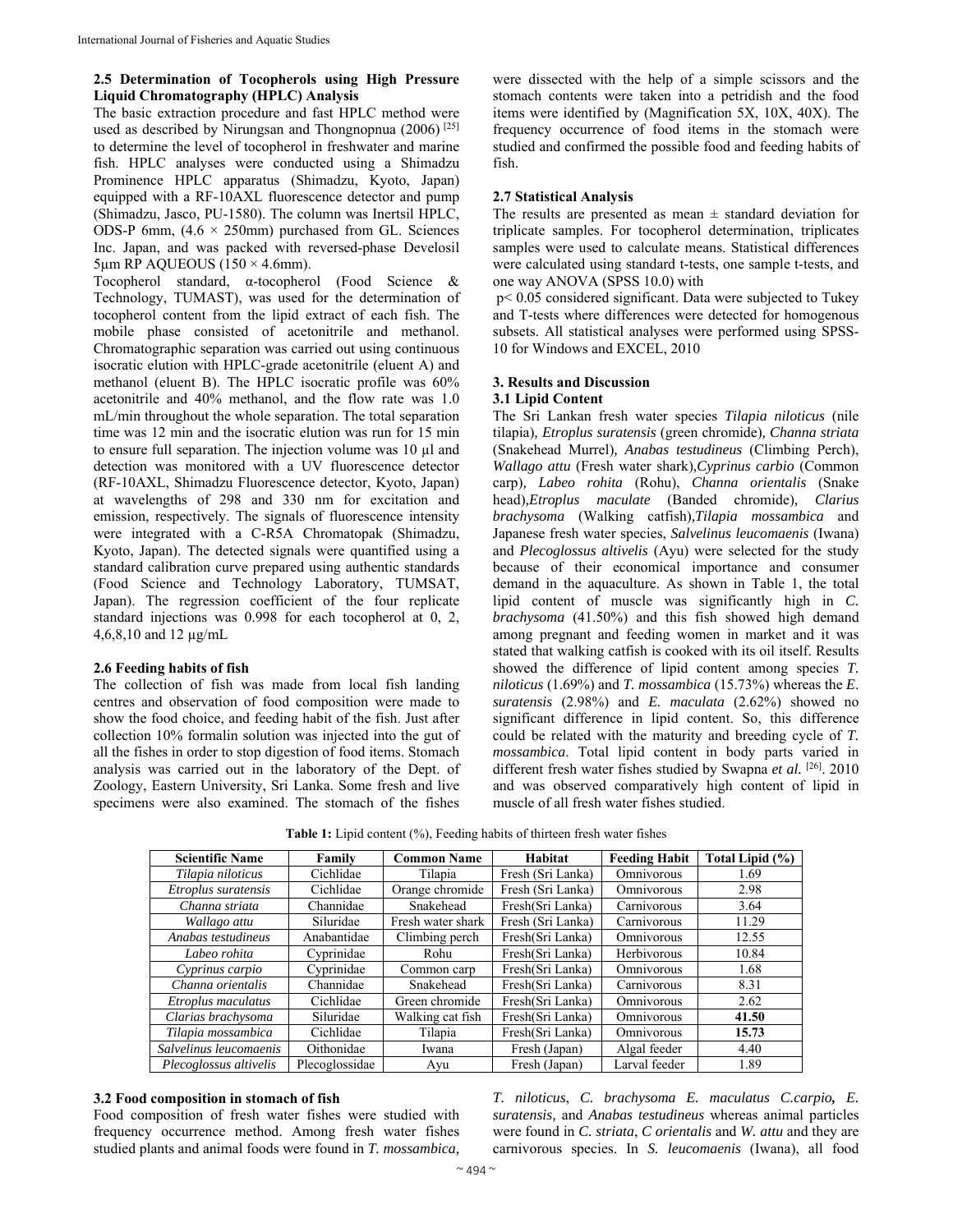particles were green algae and planktons and *P. altivelis*  (Ayu)had insect food particles, Among fishes with omnivorous feeding habits, lipid content had significantly varied and *T. mossambica* had significantly high content of lipid as it can explained that maturity and spawning change the lipid content in muscle (Table1).

## **3.3 α-Tocopherol content**

Among the fresh waters studied,  $\alpha$ - tocopherol was significantly high in *C. brachysoma* (29.65mg/Kg) (p<0.01) and other fishes, such as *W. attu* (7.43mg/Kg), *Labeo rohita* (6.61mg/Kg), *T. mossambica* (5.64mg/Kg) were found relatively low level of α- tocopherol. Azrina *et al*., (2015) [27] studied the α- tocopherol of marine fishes which showed very higher amount than fresh water fishes. Because of the low content of α- tocopherol (antioxidant) in muscle, fresh water fishes were rapidly spoiled than marine fishes and because of that these fishes are processed by smoking rather than drying in rural area. Ozyurt et al. (2009) <sup>[28]</sup> evaluated vitamin E contents of fresh water species and they reported 0.94, 0.46 and 0.80 mg/100g of vitamin E for pike, common carp and European catfish, respectively. Tocopherol in marine fishes reported by Gotoh *et al*. (2009) [13] and Matsushita *et al*.  $(2010)$ <sup>[29]</sup>.

#### **3.2 Essential Fatty acids**

Fatty acids in fishes are derived from two main sources, namely biosynthesis and diet. The chain length varies from  $C_{14}$ - $C_{24}$  of varying degree of unsaturation, from saturated to polyunsaturated. The dominant fatty acids in the lipid extract from muscle of different fresh water fishes were arachidonic acid (maximum 21.2%), gamma –linoleic acid (19%) erucic acid (maximum 29.60%), stearic acid (maximum 22.20%) and palmitic acid (maximum 7.50%). But, Ackman *et al*. (1994) [30] observed that palmitic, oleic and linoleic acids were dominated in their study. However, oleic acid was significantly very low in muscle of fresh water fishes recorded in all study. Among PUFA,, arachidonic acid was significantly high in *L. rohita* (21.20%) where as γ- Linolenic acid was low in muscle of fresh water fishes in this study. Erucic acid was significantly high in *T. mossambica* (29.60%) and Nervonic acid was high in *C. brachysoma* (13.1%) among all thirteen fresh water fishes. However, Swapna *et al*., 2010 mentioned that tilapia had vey low oleic acid and γ- Linolenic acid (12.2%) in their result. Palmitoleic acid was commonly found low amount in all fresh water species. Among SFA, stearic acid and arachidic acid were found high in *W. attu* (22.2%) and *C. striata* (15.30%) respectively(Table 3).DPA is significantly very lower in almost all fresh water fishes whereas the DHA is relatively higher than DPA in fresh water fishes, particularly, *Anabas testudineus* (13.70%) consisted of significantly (p<0.05) higher DHA in its muscle. EPA content in freshwater fishes such as *E. maculates* (8.20%) and *Plecoglossus altivelis* (7.50%) was seen relatively lower compared to other freshwater fishes studied. These results are agreed with the result study of commercial important fresh water fishes in Brazil (Gutierrez and de Silva, 1993) [31]. The n-3/n-6 ratio was higher in *Anabas testudineus* (2.21) and *Plecoglossus altivelis* (3.19). PUFA/SFA ratio was significantly high in *T. niloticus* (7.15) and *Channa striata* (2.55). Fatty acid composition among the fishes were different (Table 2).

**Table 2:** α- Tocopherol (mg/Kg), Essential fatty acids (%), n3: n6 and PUFA/SFA ratio of the selected fresh water fishes

| <b>Fish Name</b>       | $\alpha$ -Toc(mg/Kg) | $DPA(\% )$ | $DHA(\% )$ | $EPA(\% )$ | n3/n6 | <b>PUFA/SFA</b> |
|------------------------|----------------------|------------|------------|------------|-------|-----------------|
| Tilapia niloticus      | 0.08                 | 1.00       | 3.50       | 1.00       | 0.60  | 7.15            |
| Etroplus suratensis    | 1.21                 | 2.10       | 5.50       | 3.90       | 0.78  | 2.13            |
| Channa striata         | 1.37                 | 0.00       | 1.80       | 0.50       | 0.22  | 2.55            |
| Anabas testudineus     | 2.38                 | 1.30       | 13.70      | 0.20       | 2.21  | 1.90            |
| Wallago attu           | 7.43                 | 0.30       | 2.80       | 1.70       | 0.22  | 1.86            |
| Cyprinus carbio        | 3.33                 | 0.00       | 0.30       | 0.40       | 0.14  | 0.15            |
| Labeo rohita           | 6.61                 | 0.30       | 4.20       | 0.60       | 0.14  | 0.00            |
| Channa orientalis      | 0.03                 | 0.90       | 0.60       | 4.00       | 0.52  | 2.27            |
| Etroplus maculata      | 2.3                  | 1.70       | 3.80       | 8.20       | 0.63  | 4.37            |
| Clarius brachysoma     | 29.65                | 2.10       | 5.50       | 3.90       | 1.00  | 2.60            |
| Tilapia mossambica     | 5.64                 | 1.40       | 3.50       | 1.30       | 0.50  | 0.51            |
| Salvelinus leucomaenis | 1.39                 | 1.60       | 0.00       | 2.10       | 0.34  | 1.73            |
| Plecoglossus altivelis | 3.97                 | 2.40       | 5.40       | 7.50       | 3.19  | 2.05            |



**Fig 1a:** Variation of essential fatty acid content (%) with the feeding habits of the fresh water fishes. b) n3/n6 ratio and PUFA/SFA ratio with feeding habits of fishes. Data represented as mean±SE.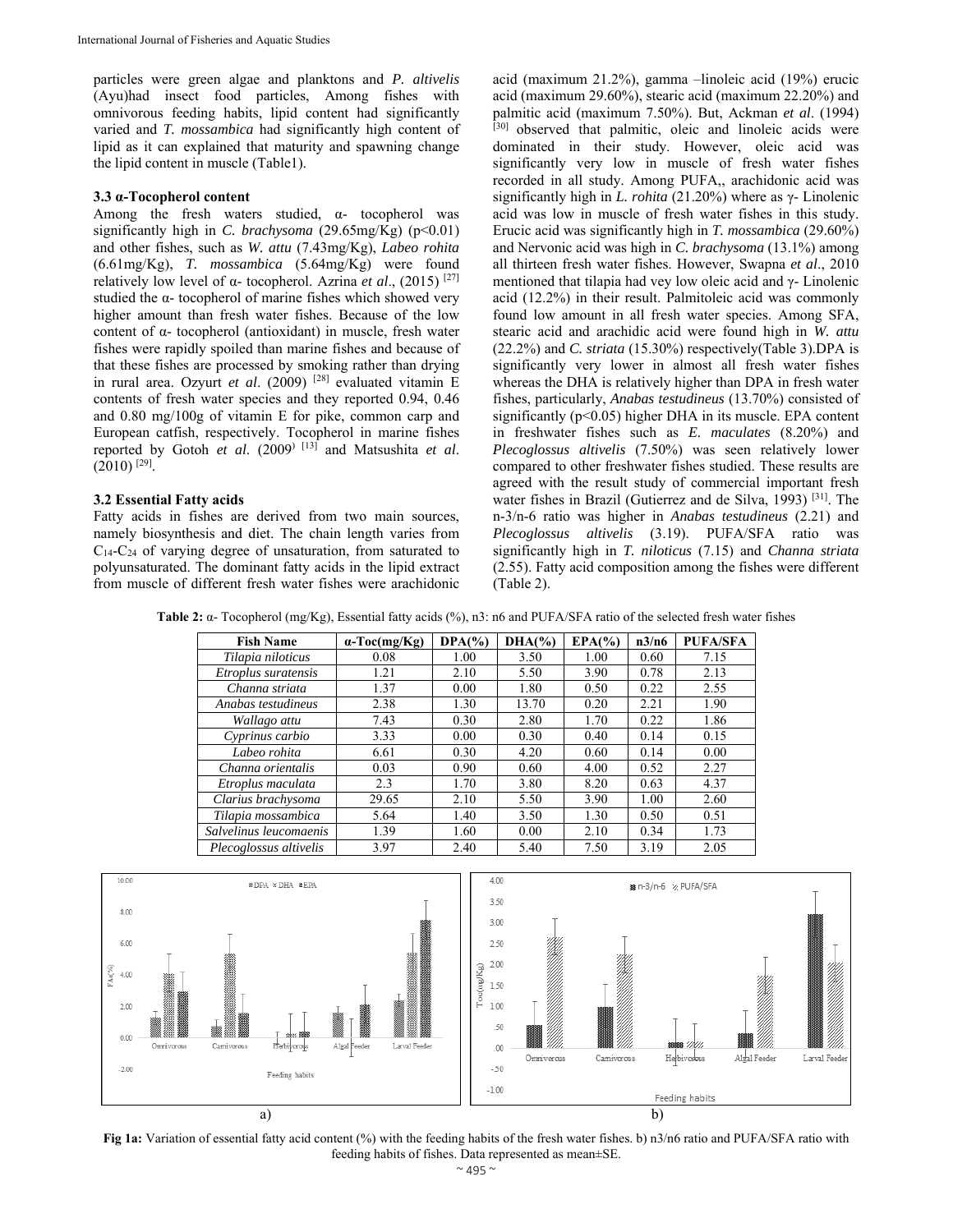

**Fig 2c:** Variation of content of n-3 and n-6 fatty acids among fresh water fishes (n=13), d) Variation of total PUFA, MUFA and SFA in fishes. F1- *Tilapia niloticus,* F2- *Etroplus suratensis*, F3- *Channa striata*,F4-*Anabas testudineus*, F5- *Wallago attu*, F6- *Cyprinus carbio*, F7- *Labeo rohita*,F8- *Channa orientalis*, F9- *Etroplus maculata*, F10- *Clarius brachysoma*, F11- *Tilapia mossambica*, F12- *Salvelinus leucomaenis*, F13- *Plecoglossus altivelis*

#### **4. Conclusion**

Fresh water fishes with omnivorous habits had considerably high level of essential fattyacids and  $α-$  tocopherol than other feeding habits. The essential fatty acids EPA, DHA, DPA were very less amount in muscle except climbing perch. The dominant fatty acids were arachidonic acid, gama linolenic acid, erucic acid and stearic acid were found high amount in muscle of fresh water fishes. α- Tocopherol content was poor in muscle except, walking cat fish. Because of the reason, fresh water fishes were not able to do freeze processing and generally muscle of fresh water fishes are processed either smoked and deep dry salted and cannot be kept longer period in the processed stage.

#### **5. References**

- 1. Gladyshev MI, Lepskaya EV, Sushchik NN *et al.* "Comparison of polyunsaturated fatty acids content in fillets of anadromous and Sockeye salmon *Oncorhynchus nerka*" J Food Sci. 2012; 77(12):1307-1310.
- Calder PC. Long-chain fatty acids and cardiovascualr disease: further evidence and insights. Nutr. Res. 2004; 24:761-772.
- 3. Potter NN, Kiss H. Food Sciences, 5th ed. Chapman and Hall N.Y. 1995, 65-66.
- 4. Bowman WC, Rand MJ. Texbook of Pharmacology, (2nd ed). Oxford UK: Blackwell scientific publication. 1980.
- 5. Dallongeville JL, Boulet J, Davignon, Luissier SC. Fish oil supplement reduces beta-very low-density lipoprotein in type III dysbetalipoproteinemia. Artherioscler. Thomb. 1991; 11:864-871.
- 6. Jabeen F, Chaudhry AS. Chemical compositions and fatty acid profiles of three freshwater fish species, Food Chem. 2011; 125(3):991-996.
- 7. Özparlak H. Effect of seasons on fatty acid composition and n-3/n-6 ratios of muscle lipids of some fish species in Apa Dam Lake, Turkey, Paki J Zool. 2013; 45(4):1027- 1033.
- 8. Dhanapal K, Reddy AD, Reddy GVS. Beneficial effects of fish oil and its applications in human health, Int. J. Med. Bio. Fron. 2011; 17(12):137-156.
- 9. Kolakowska AJ, Oleey, Dunstan GA. Fish Lipids. In: Chemical and functional properties of food lipids, Z.E.Sikorski, A. Kolalowska (eds). CRC Press, Boston, USA. 2002, 221-264.
- 10. Haliloglu HI, Bayir A, Sirkecioglu AN, Ara SM,

Atamanlp M. Comparison of fstty acid composition some tissues of rainbow trout (*Oncorhyuchus mykiss*) living in sea water and fresh water, Food Chem. 2008; 86:55-59.

- 11. Jahkar JK, Pal AK, Devivaraprasad RA, Sahu NP, Venkateshwarlu G, Vardia HK. Fatty acid Composition of some selected Indian Fishes AJBAS. 2012; 4(5):155- 160.
- 12. Syvaoja EL, Piironen V, Varo P, Kerojoki O, Kovistoinen P, Salminen K. Tocopherols and tocotrieneols in Finnish foods: fish and fish products. J American Soci. 1985; 62:1245.
- 13. Gotoh N, Watanabe H, Oka T, Mashimo D, Nogughi N, Hata K *et al.* Dietary marine-derived tocopherol has a higher biological availability in mice relative to alpha – tocopherol. Lipids. 2009; 44:133-143.
- 14. Kalogeropoulos N, Chiou A, Mylona A, Loannou MS, Andrikopoulos NK. Recovery and distribution of natural (alpha-tocopherol, polyphenols and terpenic acids) after pan-frying of Mediterranean fifnfish in virgin olive oil. Food Chem. 2007; 100(2):424-429.
- 15. Orban E, Di Lena G, Nevigato T, Masci M, Casini I, Caproni R. Proximate, unsaponifiable lipid and fatty acid composition of bogue (*Boops boops*) and horse mackerel (*Trachurus trachurus*) from the Italian trawl fishery. J Food Comp Anal. 2011; 24(8):1110-1116.
- 16. Deshpande SS, Deshpande US, Salunkhe DK. Nutritional and health aspects of food antioxidants. In: Madhavi, D.L., Deshpande, S.S., Salunkhe, D.K. (Eds.). Food Antioxidants. Technological, Toxicological and Health Perspectives, Marcel Dekker, New York. 1996, 361-470.
- 17. Lopez-Carventas J, Sanchez-Machado DI, Rios-Vazquez NJ. High-performance liquid chromatography method for the simultaneous quantification of retinol,  $α$ - tocopherol, and cholesterol in shrimp waste hydrolysate. J Chromato. 2006; 1105(1-2):135-139.
- 18. Petillo D, Hultin HO, Krzynowek J, Autio WR. Kinetics of antioxidant loss in mackerel light and dark muscle J Agri Food Chem. 1998; 46:4128-4137.
- 19. Erickson MC. Compositional parameters and their relationship to oxidative stability of channel catfish. J Agri Food Chem. 1992; 41:1213-1218.
- 20. Parazo MPM, Lall SP, Castell JD, Ackman RG. Distribution of α-and γ-tocopherols in Atlantic salmon (*Salmo Salar*) tissues. Lipids. 1998; 33:697-704.
- 21. Ng WK, Wang Y, Ketchimenina P, Yuen KH.